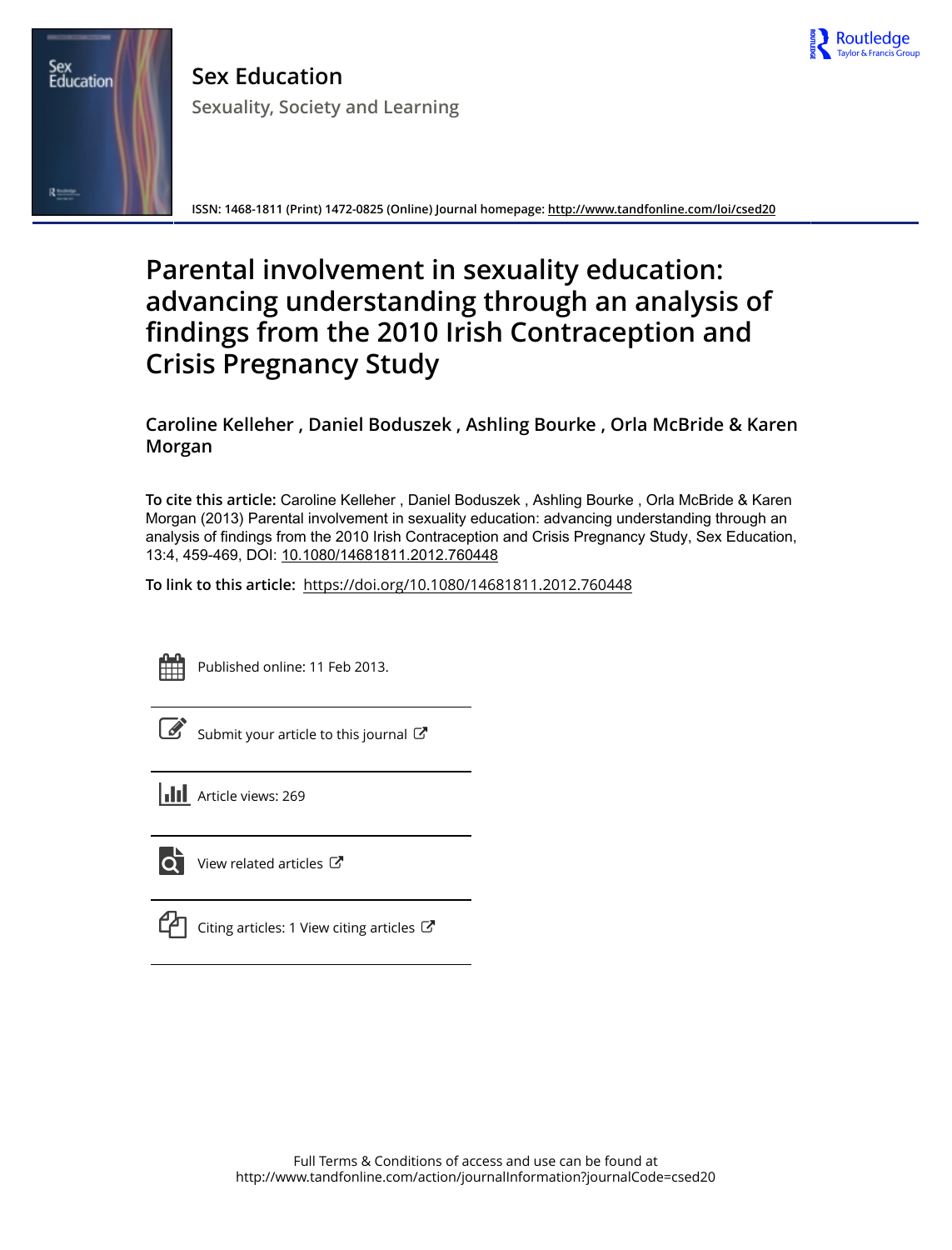# Parental involvement in sexuality education: advancing understanding through an analysis of findings from the 2010 Irish Contraception and Crisis Pregnancy Study

Caroline Kelleher<sup>a</sup>\*, Daniel Boduszek<sup>b</sup>, Ashling Bourke<sup>c</sup>, Orla McBride<sup>d</sup> and Karen Morgan<sup>a,e</sup>

<sup>a</sup>Division of Population Health Sciences, Royal College of Surgeons in Ireland, Dublin, Ireland; <sup>b</sup>Department of Behavioural and Social Sciences, University of Huddersfield, Huddersfield, UK; <sup>c</sup>Department of Education, St. Patrick's College, Drumcondra, Dublin, Ireland; <sup>d</sup>School of Psychology, University of Ulster, Co. Londonderry, UK; <sup>e</sup>School of Medicine, Perdana University – Royal College of Surgeons in Ireland, Kuala Lumpur, Malaysia

(Received 17 August 2012; final version received 17 December 2012)

Recent research has highlighted the importance of parental involvement in sexuality education, and studies of sexuality education sometimes take place through national sexual health surveys. This paper aims to identify key parental characteristics that predict parental involvement in sexuality education while also encouraging a debate on how this topic is optimally investigated. Data used in this study comprised a subset from a nationally representative cross-sectional telephone survey of adults (18–45 years) living in Ireland  $(N = 3002)$ . Parents (21–45 years) of a child/children aged 6 years or older at the time of the study  $(n = 966)$  were included in analyses. Results using propensity score analysis found that parents who reported engaging in sexuality education with their children were more likely to be women, aged 36–45 years, and also were more likely to have a larger number of children. Advancing the field of sexuality education research could be facilitated by the application of survey method and the advanced statistical techniques used here. Furthermore, a stand-alone national survey assessing parental involvement in sexuality education would be a worthy contribution to this knowledge base.

Keywords: sexuality education; parental involvement; sexual health; national surveys; propensity score analysis

## Introduction

A key aim of sexuality education is to provide young people with essential knowledge and skills that will enable them to make empowered and healthy decisions about their sexual health and relationships (Loeber et al. 2010). National studies assessing the receipt of sexuality education generally embed questions within a broader assessment of sexual health. For example, both the Irish Study on Sexual Health and Relationships (Rundle, Layte, and McGee 2008) and the UK National Survey of Sexual Attitudes and Lifestyles II (National Centre for Social Research et al. 2005) included questions that asked participants about learning about sex when they were growing up. In addition, parents' involvement in sexuality education is recognised by law in some countries (e.g., UK Education Act 1993; Article 42 of the Irish Constitution) (Parker, Wellings, and Lazarus 2009).

Parental involvement in a child's education is an important factor influencing academic achievement and growth (Fan and Chen 2001). A number of key socio-demographic

<sup>\*</sup>Corresponding author. Email: carolinekelleher@rcsi.ie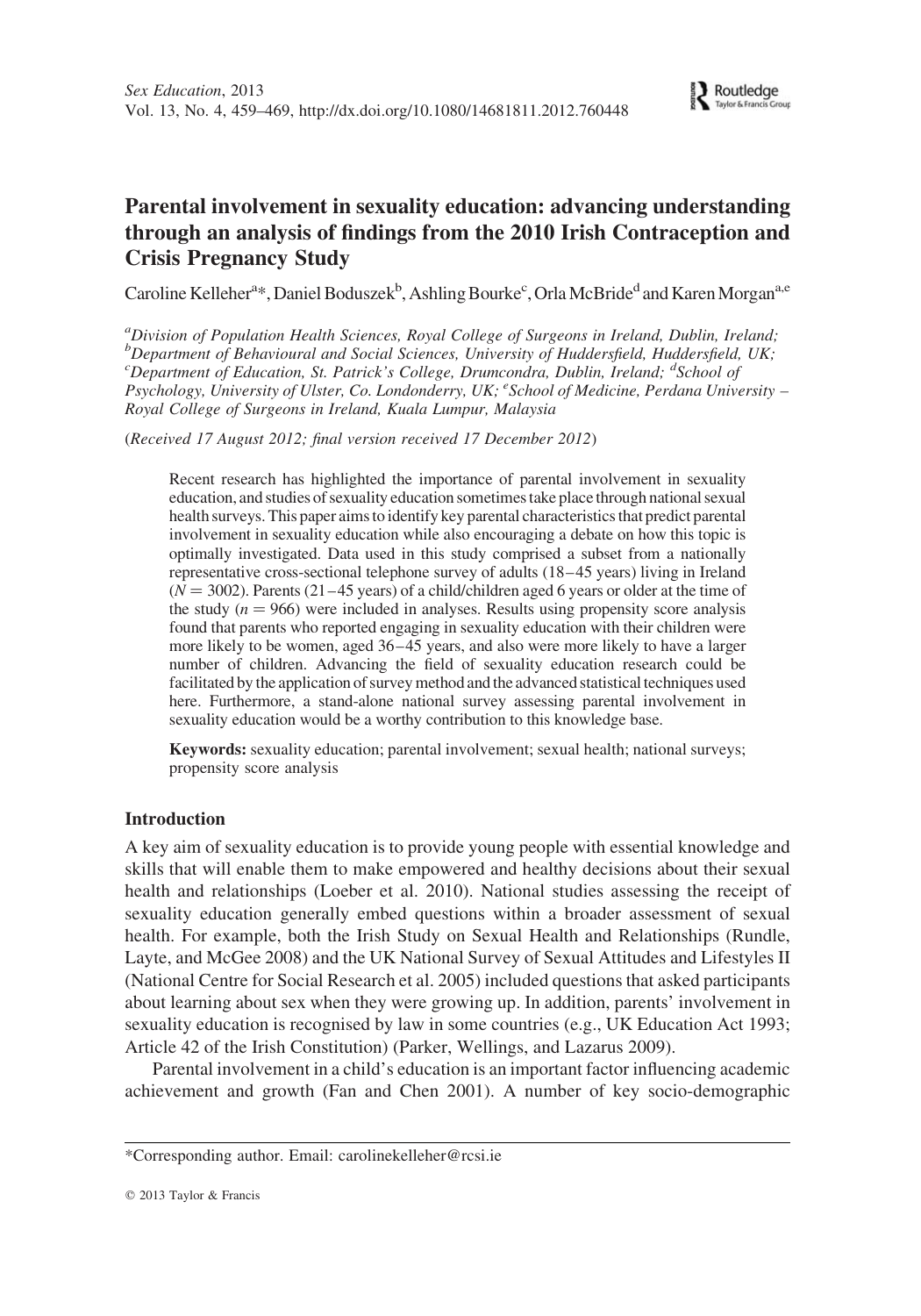factors have been identified. Gender plays a role, with mothers more likely than fathers to be involved in school-related activities (Phares, Fields, and Kamboukos 2009). Parents who are socio-economically deprived have been found to participate less in their child's education, possibly because they tend to have fewer years in formal education or they may have had more negative experiences within the education system (Boethel 2003). Byrne and Smyth (2010) also report that the more education a parent has, the more likely they are to be involved in their own child's education.

Whereas research on factors that influence the level of parental involvement in a child's sexuality education is not as extensive, it has reached broadly similar conclusions. For example, mothers have been found to be more likely to provide sexuality education to their children than fathers (Holland, Mauthner, and Sharpe 1996; Walker 2001; Sprecher, Harris, and Meyers 2008; Turnbull, van Wersch, and van Schaik 2008). Walker (2004) suggests that this is likely because women are broadly the primary caregivers and often the main health educators at home. Walker (2004) also conducted an analysis of three key studies in this field and classified the factors that influence whether parents provided sexuality education at home under four main categories: parents' sexual health careers (e.g., parents' past sexuality education, parents' own beliefs and morals); family structure and profile (e.g., sex of the parent, socio-economic status, education); family ethos (e.g., personal and social origins of the family); and other sources of sexuality education (e.g., school, peers, etc.). Other characteristics include knowledge and comfort when talking about sexuality with their children (Byers, Sears, and Weaver 2008); and parents' own experience of sexuality education (Walker 2001; Byers, Sears, and Weaver 2008). Other research has indicated that older parents are more likely to report extensive parent–child communication in relation to sexual health topics (Byers, Sears, and Weaver 2008).

Parents largely concur with the idea that they should play a fundamental role in their children's sexuality education; indeed, 95% of parents in a national UK study felt that discussing contraception with their children was primarily their responsibility (Ingham 2002). However, only 58% of those parents had actually done so, suggesting that these beliefs are not always reflected in practice (Ingham 2002). Although family structure and profile can influence whether parents provide sexuality education at home, parents are not a homogenous group (Walker 2004). Efforts to increase parental involvement in sexuality education must be evidence-based and should move beyond the elucidation of background characteristics that identify suitable target groups for health promotion campaigns. In Ireland, these efforts are compounded by the fact that the provision of sexuality education in schools has only been mandatory since 2003 (Maycock, Kitching, and Morgan 2007). Furthermore, as is the case for many European countries, the influence of the Roman Catholic Church in Ireland is likely to affect the provision of sexuality education to children both at home and at school (Wellings and Parker 2006).

Against this backdrop, the authors aim to identify key parental characteristics that predict whether a parent reports providing sexuality education to his/her children, using data from a large national sexual health survey and the application of a novel statistical technique. In addition, we aim to encourage a debate on how information relating to parental involvement in sexuality education can best be investigated.

## Method

#### **Survey**

The sampling frame was data from the 2010 Irish Contraception and Crisis Pregnancy Study (ICCP-2010; McBride, Morgan, and McGee 2012a), a nationally representative cross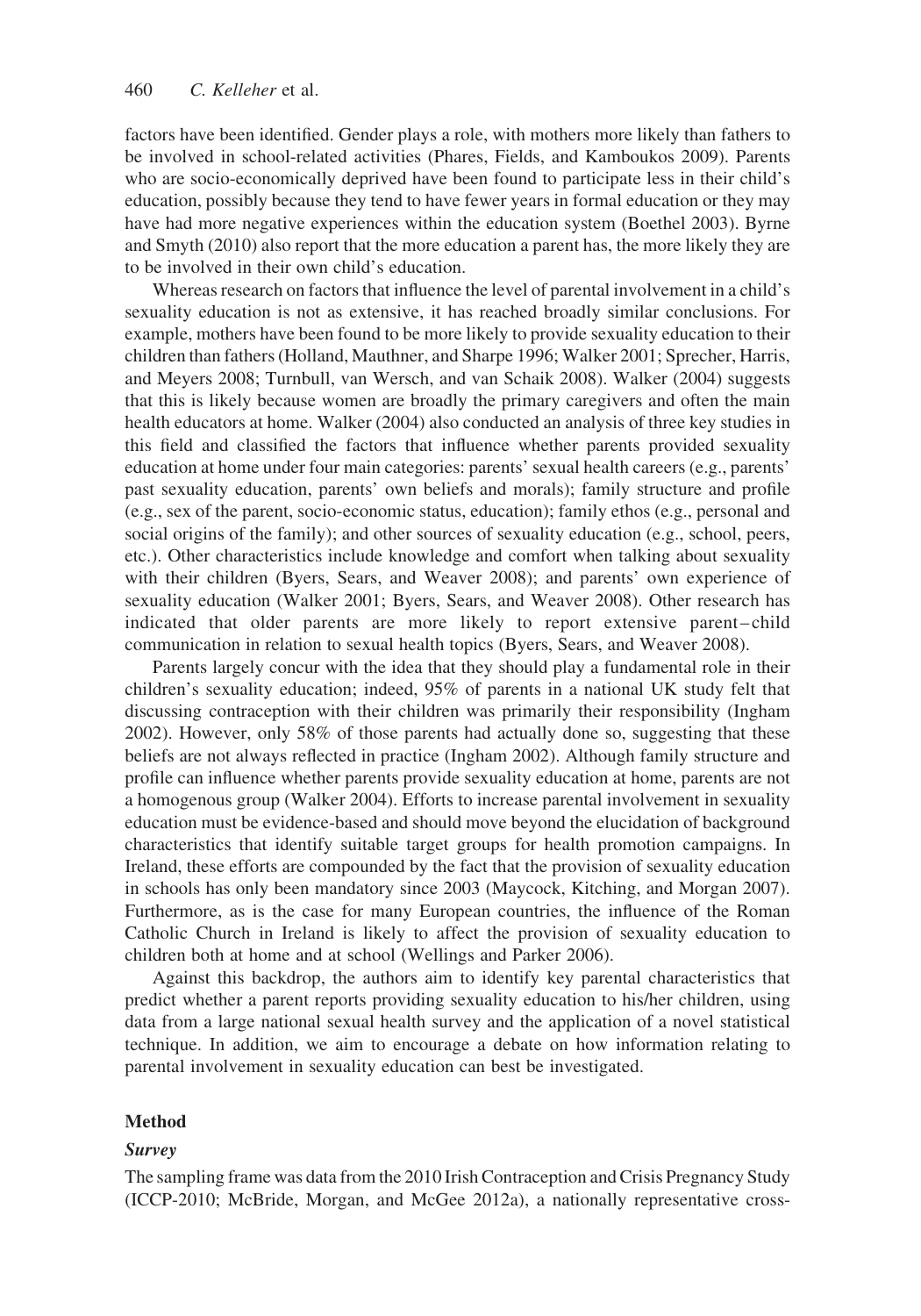sectional telephone survey of adult men and women aged 18–45 years living in Ireland in 2010 ( $N = 3002$ ). ICCP-2010 assessed knowledge, attitudes and behaviours in relation to sex, contraception and pregnancy. Quota sampling was used to ensure that the sample was representative of the general population. Detailed survey methodology is available elsewhere (McBride, Morgan, and McGee 2012b). Respondents were interviewed using both landline and mobile telephones. Telephone numbers were randomly generated using random digit dialling. Interviews were conducted using computer-assisted telephone interviewing. Experienced and trained female researchers carried out the interviews. The overall response rate for the survey was 69% (79% for the landline strand and 61% for the mobile telephone strand).

# Sample description and variables of interest

## Demographic characteristics

Only respondents who were parents to a child/children aged 6 years or older at the time of the study  $(n = 966)$  were included in the analyses. Key socio-demographic variables of interest were gender (men (reference category) vs. women); current age (binary coded as 21–35 years (reference category) vs. 36–45 years); education level (binary coded as preleaving certificate level (i.e. non-completion of second level or leaving school before aged 17) and leaving certificate level or higher (reference category, i.e., completion of second level or leaving school aged 17 or over); current relationship status (coded as married (reference category), cohabiting, steady relationship not cohabiting, casual relationship or not in a relationship); number of children; locality (binary coded as urban (reference category) or rural); and social class (coded as SC 1–2 including professional workers and managerial and technical workers (reference category); SC 3–4 including non-manual and skilled manual workers; SC 5–6 including semi-skilled and unskilled workers; and SC 7, which included all others including never worked and long-term unemployed). Religiosity was also included as a demographic variable as determined by parents indicating how important religion was to them on a five-point Likert scale, ranging from 'very important' to 'not at all important'.

# History of sexuality education received and sexuality education provided

Parents were asked whether they had received sexuality education while growing up (around the ages of 10–16 years; binary coded as yes or no). Whether parents provided sexuality education to children was recorded by asking parents if they (or their partner) had ever talked to any of their children about sexual matters (binary coded as provided sexuality education vs. did not provide sexuality education). It is important to note that even though the question asked whether the respondent or their partner had spoken to any of their children about sexual matters, the demographic information presented applies specifically to the respondent.

# Rationale and analytic plan

This study investigates the factors that predict whether parents provided sexuality education to their children. Ideally, the predictive effect would be assessed by randomly assigning parents to treatment (those who received sex education) and control (those who did not receive sex education) groups, so that the effect of background characteristics on the outcome variable could be controlled for. Whereas designing studies in this way is not always practical or ethical, propensity score matching offers a quasi-experimental design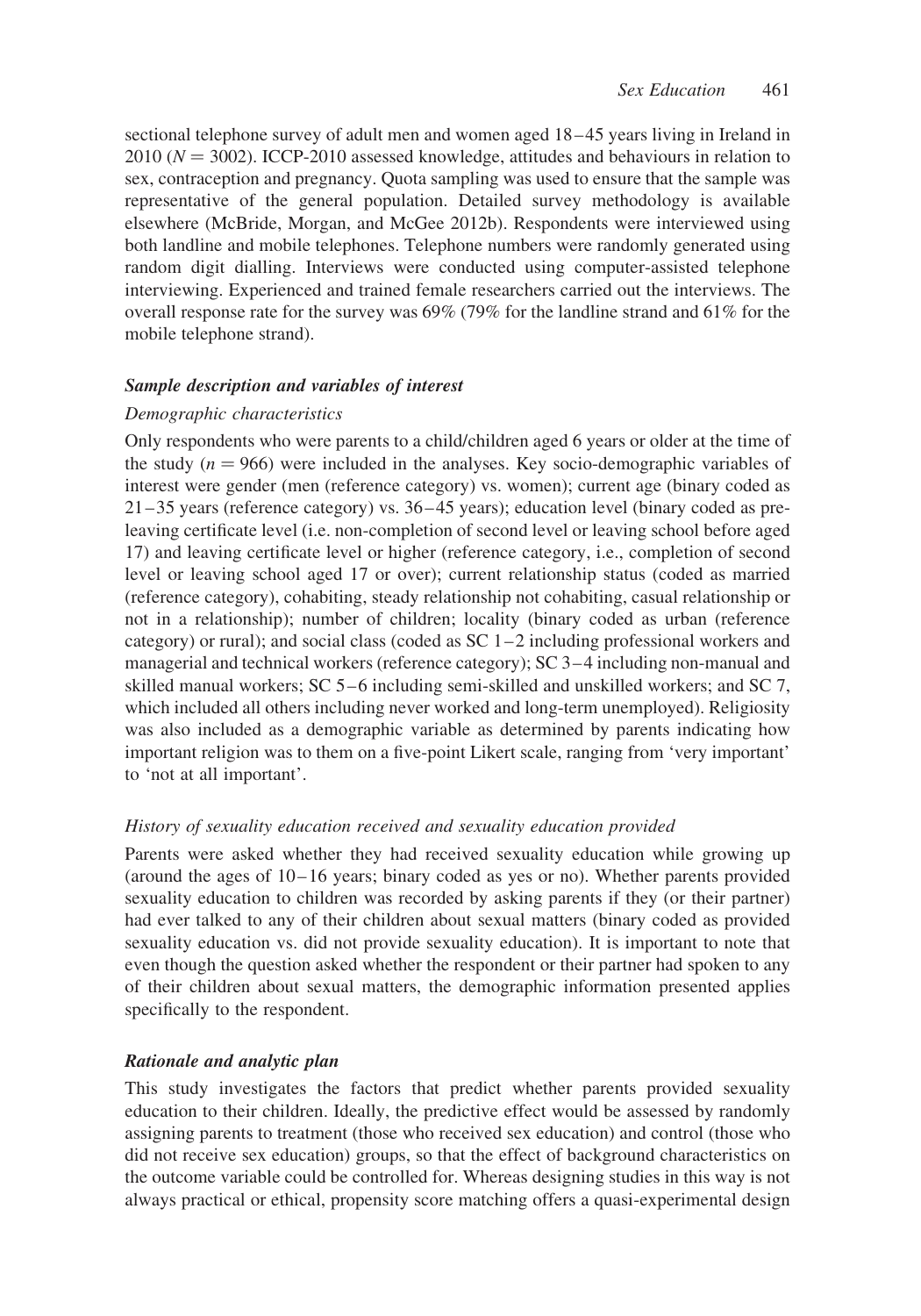that can isolate treatment effects on an outcome variable using observational data (Rosenbaum and Rubin 1985; Rudner and Peyton 2006; McCrory and Layte 2011). In summary, propensity score analysis (PSA) can be used to control for selection bias in cross-sectional studies.

Propensity score matching estimates a propensity score by combining all covariates of interest into a single (propensity) score using a binary logistic regression predicting treatment group membership. This is done on the assumption that the 'treatment group' (parents who received sex education) will differ from the 'control group' (parents who did not receive sex education) on a number of variables and that these variables may also predict the outcome variable (provided sexuality education to their child/children). These potential confounding variables (covariates) estimate a propensity score (ranging from 0 to 1) that represents each participant's probability of being assigned to the treatment group. This propensity score is then used to create a matched sample of treatment and control participants. Thus, the propensity score is a balancing score of covariates, meaning the distribution of the covariates is the same for the treatment and control groups. The covariates of interest in this study were: gender; current age; locality; education level; current relationship status; number of children; social class; and religiosity.

The first step in the PSA is to assess the differences between the two groups of interest on all covariates. Previous research strongly suggests that t-test scores can be misleading, due to statistical significance being partially influenced by the sample size (Rosenbaum and Rubin 1985; Austin 2008; Loughran et al. 2010). Therefore, the initial step is to determine the level of covariate imbalance by calculating the average difference in means, as a percentage of the average standard deviation (i.e., subtract the mean value of the covariate for the control group from the mean value of the covariate for the treatment group and divide that difference by the square root of the average variance across the treatment and control groups and then multiply the result by 100). Rosenbaum and Rubin (1985) suggest that a standardised absolute difference equal to or greater than 20% is an indication of imbalance. Results suggested that current age was imbalanced in the original full sample (before matching). This imbalance provided validation for the next step in this technique, propensity score matching.

After obtaining the propensity scores for each participant, a matching algorithm is used to match the treatment and control groups. In this study, full matching (Guo and Fraser 2010) was used, which minimises the total distance between treatment and control groups on their propensity scores. This allows the matching of parents who did and did not receive sexuality education, based on their propensity scores. The following formula (Rosenbaum and Rubin 1985; D'Agostino 1998) was used to determine the percentage difference in bias reduction for initially imbalanced covariates:

$$
100(1-b_m/b_i)
$$

where  $b_i$  and  $b_m$  are the treatment and control covariate mean differences after matching and before matching, respectively.

With this new matched sample, logistic regression analysis was then performed to investigate which characteristics would predict whether parents provided sexuality education. The 'Match It' package in R (Version 2.14.1) was used to perform the 'full matching' for the PSA while all other analyses were carried out using PAWS Statistics 18.0.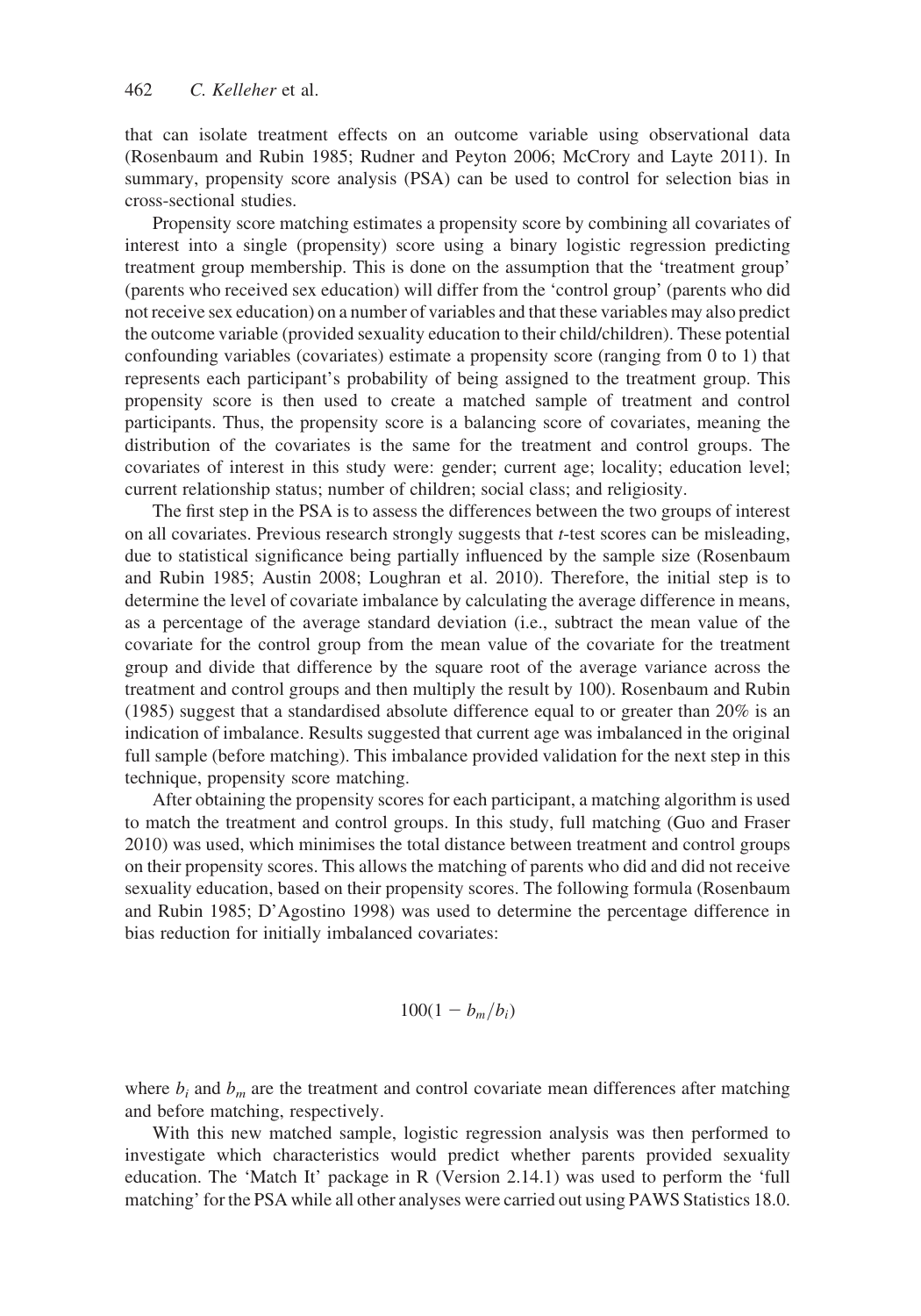# **Results**

The comparison of parents who reported that they or their partner had ( $n = 475$ ) or had not  $(n = 488)$  spoken to their children about sexual matters on the key socio-demographic factors is presented in Table 1. Approximately two-thirds (230/475, 67.4%) of the parents who reported providing sexuality education to their children were women. Almost 8 in every 10 parents (379/475, 79.8%) in the older age group (36–45 years) had spoken to their children about sexual matters. As shown in Table 1, both groups were broadly similar in terms of education level, those currently married and living with a spouse, locality, household social class and importance of religious beliefs. Parents who did not provide sexuality education to their children also had slightly smaller families in terms of the number of children.

|                                      | Parents who provided<br>sexuality education<br>$(n = 475)$ |                    | Parents who did not pro-<br>vide sexuality education<br>$(n = 488)$ |                    |  |
|--------------------------------------|------------------------------------------------------------|--------------------|---------------------------------------------------------------------|--------------------|--|
|                                      | Unweighted<br>$N(\%)$                                      | Weighted<br>$(\%)$ | Unweighted<br>$N(\%)$                                               | Weighted<br>$(\%)$ |  |
| Gender                               |                                                            |                    |                                                                     |                    |  |
| Men                                  | 155(32.6)                                                  | 33.2               | 230(47.1)                                                           | 48.1               |  |
| Women                                | 230 (67.4)                                                 | 66.8               | 258 (52.9)                                                          | 51.9               |  |
| Current age                          |                                                            |                    |                                                                     |                    |  |
| $18 - 35$ years                      | 96(20.2)                                                   | 19.7               | 182 (37.3)                                                          | 36.7               |  |
| $36 - 45$ years                      | 379 (79.8)                                                 | 80.3               | 306 (62.7)                                                          | 63.3               |  |
| <b>Education</b> level               |                                                            |                    |                                                                     |                    |  |
| Pre-leaving certificate              | 85 (17.9)                                                  | 25.3               | 98 (20.1)                                                           | 30.3               |  |
| Leaving certificate or higher        | 390 (82.1)                                                 | 74.7               | 390 (82.1)                                                          | 69.7               |  |
| Relationship status                  |                                                            |                    |                                                                     |                    |  |
| Married (and living with spouse)     | 361 (76.2)                                                 | 79.0               | 353 (72.3)                                                          | 75.9               |  |
| Cohabiting                           | 34 (7.2)                                                   | 5.7                | 52 (10.7)                                                           | 9.2                |  |
| Steady relationship (not cohabiting) | 19(4.0)                                                    | 3.6                | 18(3.7)                                                             | 2.2                |  |
| Casual relationship                  | 14(2.9)                                                    | 2.3                | 8(1.6)                                                              | 1.9                |  |
| Not in a relationship                | 45(9.5)                                                    | 9.1                | 53 (10.9)                                                           | 9.3                |  |
| Number of children <sup>a</sup>      |                                                            |                    |                                                                     |                    |  |
| $1 - 2$                              | 219(46.1)                                                  | 45.6               | 283 (58.0)                                                          | 56.7               |  |
| $3 - 4$                              | 230 (48.4)                                                 | 47.5               | 190 (38.9)                                                          | 39.8               |  |
| $5+$                                 | 23(4.8)                                                    | 6.2                | 15(3.1)                                                             | 3.5                |  |
| Locality                             |                                                            |                    |                                                                     |                    |  |
| Urban                                | 179 (37.7)                                                 | 38.7               | 180 (36.9)                                                          | 36.8               |  |
| Rural                                | 296 (62.3)                                                 | 61.3               | 308(63.1)                                                           | 63.2               |  |
| Household social class               |                                                            |                    |                                                                     |                    |  |
| Social class $1-2$                   | 168 (35.4)                                                 | 29.6               | 188 (38.5)                                                          | 31.0               |  |
| Social class 3-4                     | 170 (35.8)                                                 | 38.0               | 178 (36.5)                                                          | 37.9               |  |
| Social class $5-6$                   | 55 (11.6)                                                  | 12.1               | 46(9.4)                                                             | 12.7               |  |
| Social class 7                       | 82 (17.3)                                                  | 20.4               | 76 (15.6)                                                           | 18.4               |  |
| Religiosity <sup>b</sup>             |                                                            |                    |                                                                     |                    |  |
| Important                            | 265(55.8)                                                  | 57.2               | 285 (58.4)                                                          | 61.2               |  |
| Don't know/neither                   | 49 (10.3)                                                  | 10.3               | 57 (11.7)                                                           | 10.8               |  |
| Not important                        | 161 (33.9)                                                 | 32.5               | 146 (29.9)                                                          | 28.0               |  |

Table 1. Socio-demographic characteristics of parents who did and did not provide sexuality education to their children.

<sup>a</sup> Variable contains minimal levels of missing data.

<sup>b</sup> For brevity, the levels of religiosity were recoded into three categories.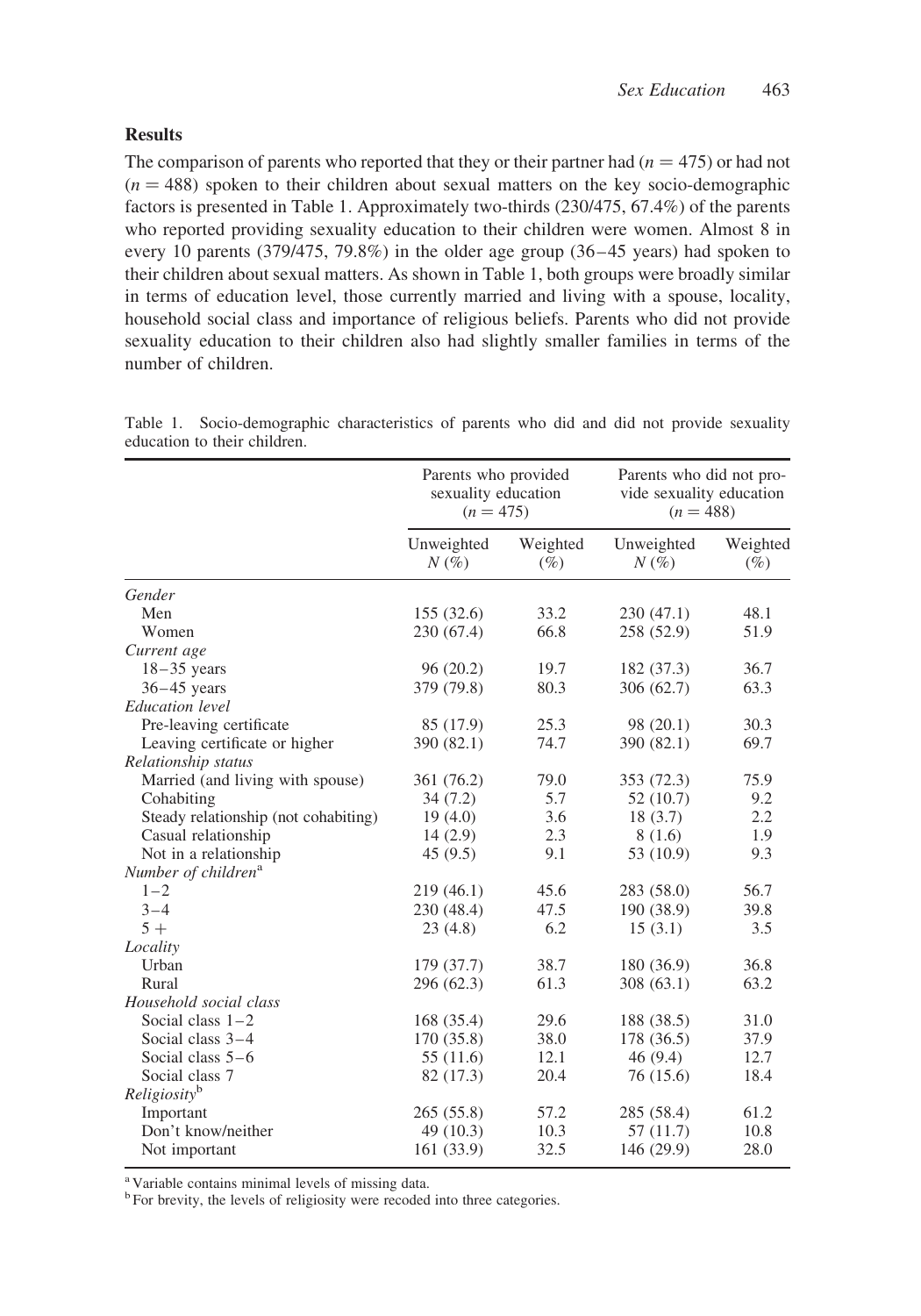## 464 C. Kelleher et al.

# Propensity score analysis (PSA)

Table 2 presents characteristics of unmatched and matched samples, and balance improvement after propensity score matching. The results indicate that all variables improved their balance after matching except: casual relationship, no relationship, social class 3–4 and social class 7. (Note: the balance improvement for these variables was 0 or negative, which suggests that the difference between both groups is greater than it was before the matching procedure. However, the covariates did not exceed 20% standardised absolute difference.)

# Post-matching regression model

Post-matching hierarchical binary logistic regression analysis was employed to determine which covariates could be used to identify key characteristics that predict whether a parent reports that they (or their partner) provided sexuality education to their children. The first step of regression analysis (Model 1) looked at the association between receipt of sexuality education and whether parents provided sexuality education. The results suggested that receiving sexuality education as a child does not predict whether the parents provided sexuality education (OR = 0.91;  $p > 0.05$ ). The second step (Model 2) consisted of entering interaction terms coding interaction between receipt of sex education and current age. The interactions between receipt of sex education and current age were statistically significant (OR = 1.79;  $p < 0.05$ ), suggesting that the older parents (age group 36–45) who received sex education, in contrast to those who did not receive sex education, were more likely to provide sex education to their children compared with younger parents  $(21-35)$ years). The final step (Model 3) consisted of entering all covariates into the model: gender,

|                             | Means<br>before<br>matching |      | Means<br>after<br>matching |      |      |                    |                                |  |
|-----------------------------|-----------------------------|------|----------------------------|------|------|--------------------|--------------------------------|--|
|                             | R                           | NR.  | Mean<br>difference         | R    | NR   | Mean<br>difference | Balance<br>improvement $(\% )$ |  |
| Distance (propensity score) | 0.61                        | 0.57 | 0.04                       | 0.61 | 0.61 | 0.00               | 99.81                          |  |
| Gender                      | 0.63                        | 0.56 | 0.06                       | 0.63 | 0.67 | 0.04               | 15.66                          |  |
| Current age                 | 0.66                        | 0.79 | $-0.13$                    | 0.66 | 0.64 | 0.02               | 91.16                          |  |
| Education                   | 0.18                        | 0.20 | $-0.02$                    | 0.18 | 0.17 | 0.01               | 49.25                          |  |
| Married                     | 0.71                        | 0.79 | $-0.08$                    | 0.71 | 0.73 | 0.02               | 78.35                          |  |
| Cohabiting                  | 0.10                        | 0.07 | 0.03                       | 0.10 | 0.09 | 0.01               | 56.93                          |  |
| Steady relationship         | 0.05                        | 0.03 | 0.02                       | 0.05 | 0.05 | 0.00               | 63.21                          |  |
| Casual relationship         | 0.02                        | 0.02 | 0.00                       | 0.02 | 0.03 | $-0.01$            | $-31.97$                       |  |
| No relationship             | 0.11                        | 0.09 | 0.02                       | 0.11 | 0.09 | 0.02               | $\overline{0}$                 |  |
| Number of children          | 2.43                        | 2.64 | $-0.21$                    | 2.43 | 2.53 | $-0.10$            | 51.24                          |  |
| Locality                    | 0.40                        | 0.33 | 0.07                       | 0.40 | 0.39 | 0.01               | 88.16                          |  |
| Religiosity                 | 2.84                        | 2.71 | 0.13                       | 2.84 | 2.80 | 0.04               | 70.58                          |  |
| Social class $1-2$          | 0.37                        | 0.36 | 0.01                       | 0.37 | 0.37 | 0.00               | 33.37                          |  |
| Social class $3-4$          | 0.34                        | 0.38 | $-0.04$                    | 0.34 | 0.38 | $-0.04$            | $\overline{0}$                 |  |
| Social class $5-6$          | 0.12                        | 0.09 | 0.03                       | 0.12 | 0.11 | 0.01               | 80.79                          |  |
| Social class 7              | 0.16                        | 0.17 | $-0.01$                    | 0.16 | 0.14 | 0.02               | $-64.17$                       |  |
| Sex education provided      | 0.48                        | 0.51 | $-0.03$                    | 0.48 | 0.49 | $-0.01$            | 49.95                          |  |

Table 2. Characteristics of unmatched and matched sample, and balance improvement after propensity score matching.

Note: R, participants who received sex education; NR, participants who did not receive sex education.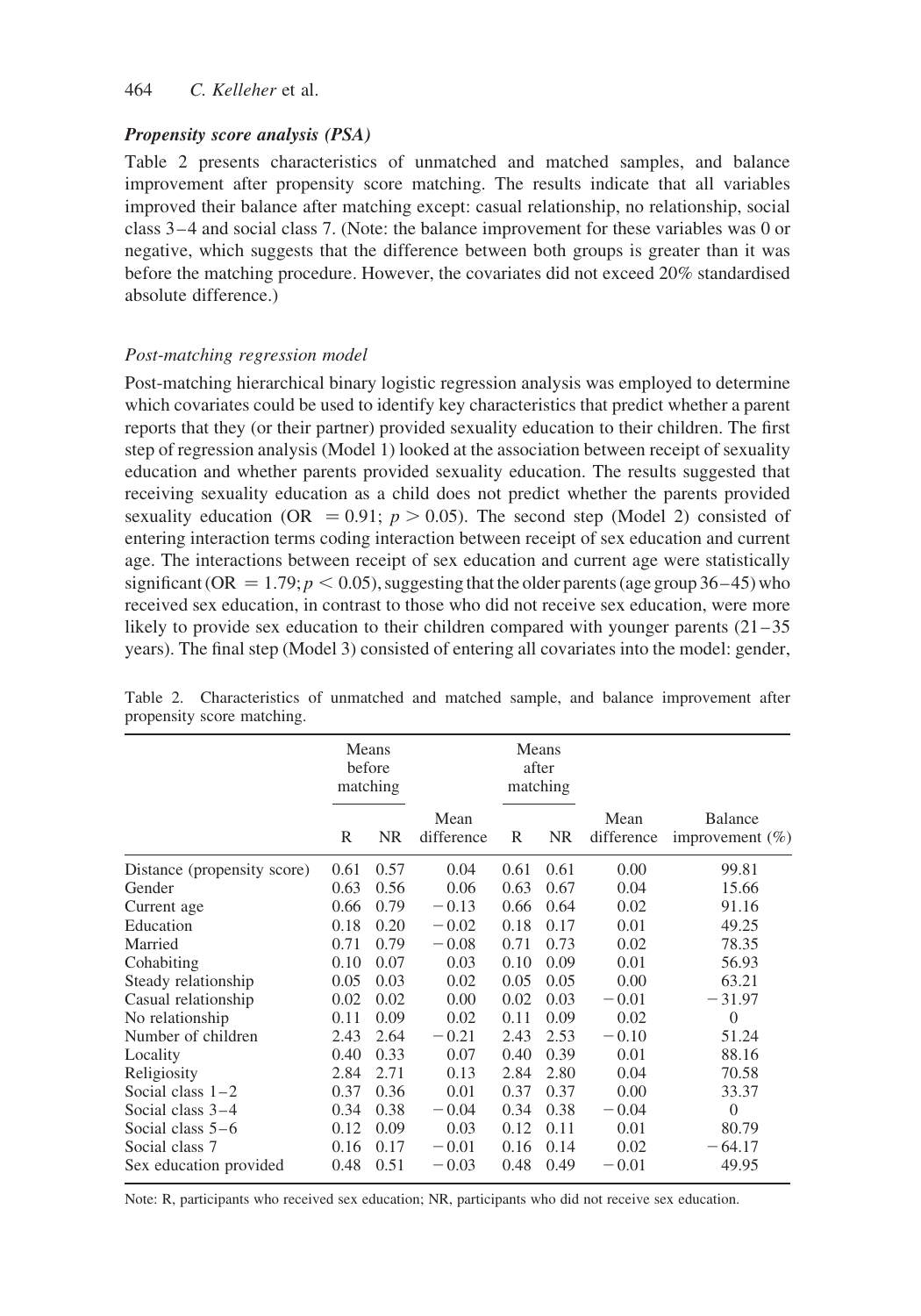education, current relationship status, number of children, locality, social class and religiosity. A test of the full model containing all predictor variables (and the interaction term between receipt of sex education and current age) against constant-only model was statistically significant,  $\chi^2(15, 951) = 85.67, p < 0.001$ , indicating that the model was able to distinguish between parents who reported providing sexuality education and those who did not. After controlling for all covariates, the association between receipt of sex education and whether parents provided sex education, moderated by current age, became statistically non-significant. As shown in Table 3, only three of the independent variables made a unique statistically significant contribution to the model. Results indicated current age as a significant predictor (OR = 1.87,  $p < 0.05$ ). This indicates that older parents (aged 36–45) years) were more likely to report that either they or their partner provided sexuality education to their children than those in the younger age group (21–35 years), controlling for all other factors in the model. The second predictor identified was gender (OR  $= 2.08$ ,

| Model | Variables                                     | $\boldsymbol{B}$ | Adjusted OR (95% CI)   | SE   |
|-------|-----------------------------------------------|------------------|------------------------|------|
| 1     | Sexuality education received                  | $-0.09$          | $0.91(0.65 - 1.17)$    | 0.13 |
| 2     | Sexuality education received<br>Current age   | $-0.42$          | $0.66(0.12-1.18)$      | 0.27 |
|       | $21 - 35$ years                               |                  | 1                      |      |
|       | $36 - 45$ years                               | 0.48             | $1.63*(1.13-2.12)$     | 0.25 |
|       | Sexuality education received by age           | 0.58             | $1.79*(1.18-2.40)$     | 0.31 |
| 3     | Sexuality education received<br>Current age   | $-0.40$          | $0.67(0.14-1.99)$      | 0.27 |
|       | $21 - 35$ years                               |                  | 1                      |      |
|       | $36 - 45$ years                               | 0.62             | $1.87*(1.34-2.36)$     | 0.26 |
|       | Sexuality education received by age<br>Gender | 0.53             | $1.70(1.07-2.36)$      | 0.32 |
|       | Men                                           |                  | 1                      |      |
|       | Women                                         | 0.73             | $2.08***(1.80-2.34)$   | 0.14 |
|       | <b>Education</b> level                        |                  |                        |      |
|       | Leaving certificate or higher                 |                  | $\mathbf{1}$           |      |
|       | Pre-leaving certificate                       | $-0.12$          | $0.88(0.53 - 1.24)$    | 0.18 |
|       | Relationship status                           |                  |                        |      |
|       | Married                                       |                  | $\mathbf{1}$           |      |
|       | Cohabiting                                    | $-0.07$          | $0.93(0.44 - 1.42)$    | 0.25 |
|       | Steady relationship                           | 0.34             | $1.41(0.70-2.11)$      | 0.36 |
|       | Casual relationship                           | 0.75             | $2.12(1.18-3.06)$      | 0.48 |
|       | No relationship                               | $-0.04$          | $0.96(0.49-1.43)$      | 0.24 |
|       | Number of children                            | 0.16             | $1.18**$ $(1.06-1.29)$ | 0.06 |
|       | Locality<br>Rural                             |                  | 1                      |      |
|       | Urban                                         | 0.17             | $1.18(0.91 - 1.46)$    | 0.14 |
|       | Social class                                  |                  |                        |      |
|       | Social class $1-2$                            |                  | 1                      |      |
|       | Social class 3-4                              | 0.15             | $1.16(0.84 - 1.48)$    | 0.16 |
|       | Social class 5-6                              | 0.30             | $1.35(0.88 - 1.82)$    | 0.24 |
|       | Social class 7                                | 0.34             | $1.41(0.99 - 1.81)$    | 0.21 |
|       | Religiosity                                   | $-0.04$          | $0.96(0.86 - 1.06)$    | 0.05 |

Table 3. Post-matching hierarchical binary logistic regression on the predictors of provision of sexuality education.

Notes: OR, odds ratio; CI, confidence interval; SE, standard error; SC, social class.  $*p < 0.05$ ;  $*zp < 0.01$ ;  $***p < 0.001$ .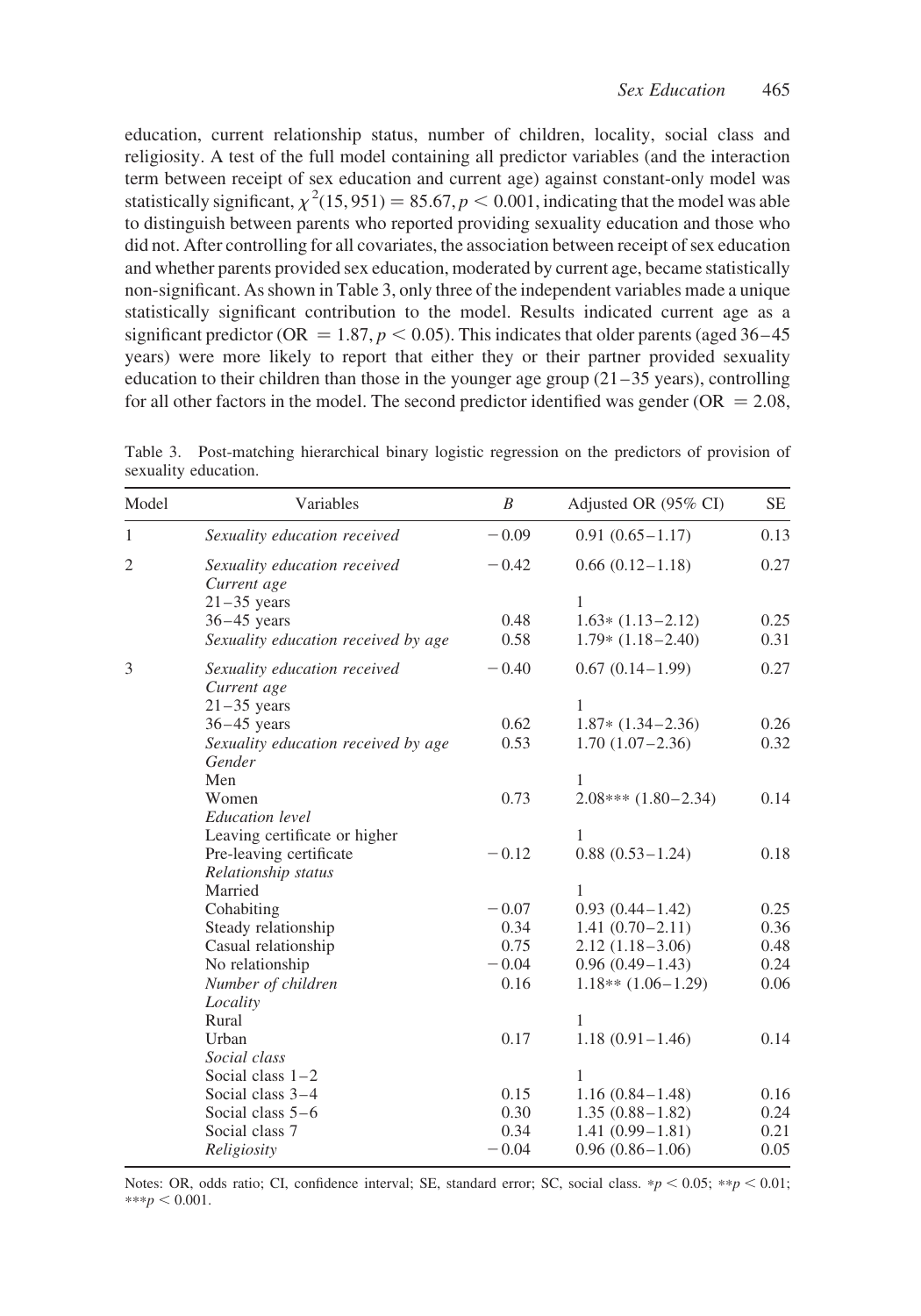$p < 0.001$ ). This finding suggests that mothers were twice as likely to report that they or their partner provided sexuality education compared to fathers. The last statistically significant predictor was the number of children (OR = 1.18,  $p < 0.05$ ). This suggests that the more children a parent reported having, the more likely they were to have spoken to them about sexual matters.

#### **Discussion**

This study aims to make a contribution to our knowledge of factors that predict parental involvement in sexuality education in Ireland. Our findings suggest a need to advance our knowledge in this field through the re-evaluation of appropriate research methods and analyses. Therefore, this section considers some of the key limitations of this study first, before a discussion of the main findings. A synthesis of what has been learned from this study based on its strengths and limitations, with a view to advancing methods and analyses in sexuality education research, concludes this section.

One of the key limitations of this study was the wording of the question on whether sexuality education was provided to children. Respondents were asked whether they or their partner had provided sexuality education to their children. Thus, the predictors of whether sexuality education was provided found in the current study may not be the predictors of the individual who provided the sexuality education per se. In addition, as the sexuality education components of this survey were part of a much broader investigation of crisis pregnancy and contraception, the analyses and suppositions we can make are limited due to lack of information (e.g. the age of the child/children at the time they received the sexuality education).

This study identified a number of demographic factors that predicted parental involvement in their child's sexuality education. First, parents who reported that they or their partner had spoken to their children about sexual matters were more likely to be female, aged 36–45 years and reported having a larger number of children. Therefore, mothers, older parents and those with increasing numbers of children are more likely to report that they (or their partner) have engaged in sexuality education with their children. These findings support previous research which has highlighted the link between parental age, gender and number of children, and the increased likelihood of engaging in sexuality education with children (Walker 2001; Byers, Sears, and Weaver 2008; Turnbull, van Wersch, and van Schaik 2008). For example, parents generally engage in more sexuality education with their older children (Weaver et al. 2002). In our sample, it is plausible to assume that some of the children of the older parents were chronologically older than those of the younger parents. Thus, it is more likely that these older parents would have provided some degree of sexuality education to their children at the time the data were collected.

Linked to this was the finding that parents who had a higher number of children were also more likely to have engaged in sexuality education. It is possible the experience of parenting more than one child may have made these parents more willing and more open to communication with their children about sexual matters; a factor that has been previously found to influence whether parents provided sexuality education (Walker 2001). Alternatively, this communication may have been child-led, as a result of subsequent pregnancies that prompted the older child/children to enquire about sexual reproduction.

Due to the health risks associated with inconsistent safe-sex practices, young people's sexuality has transitioned from the domain of the private family sphere to a pressing public health issue (Sprecher, Harris, and Meyers 2008). Parents have an enduring and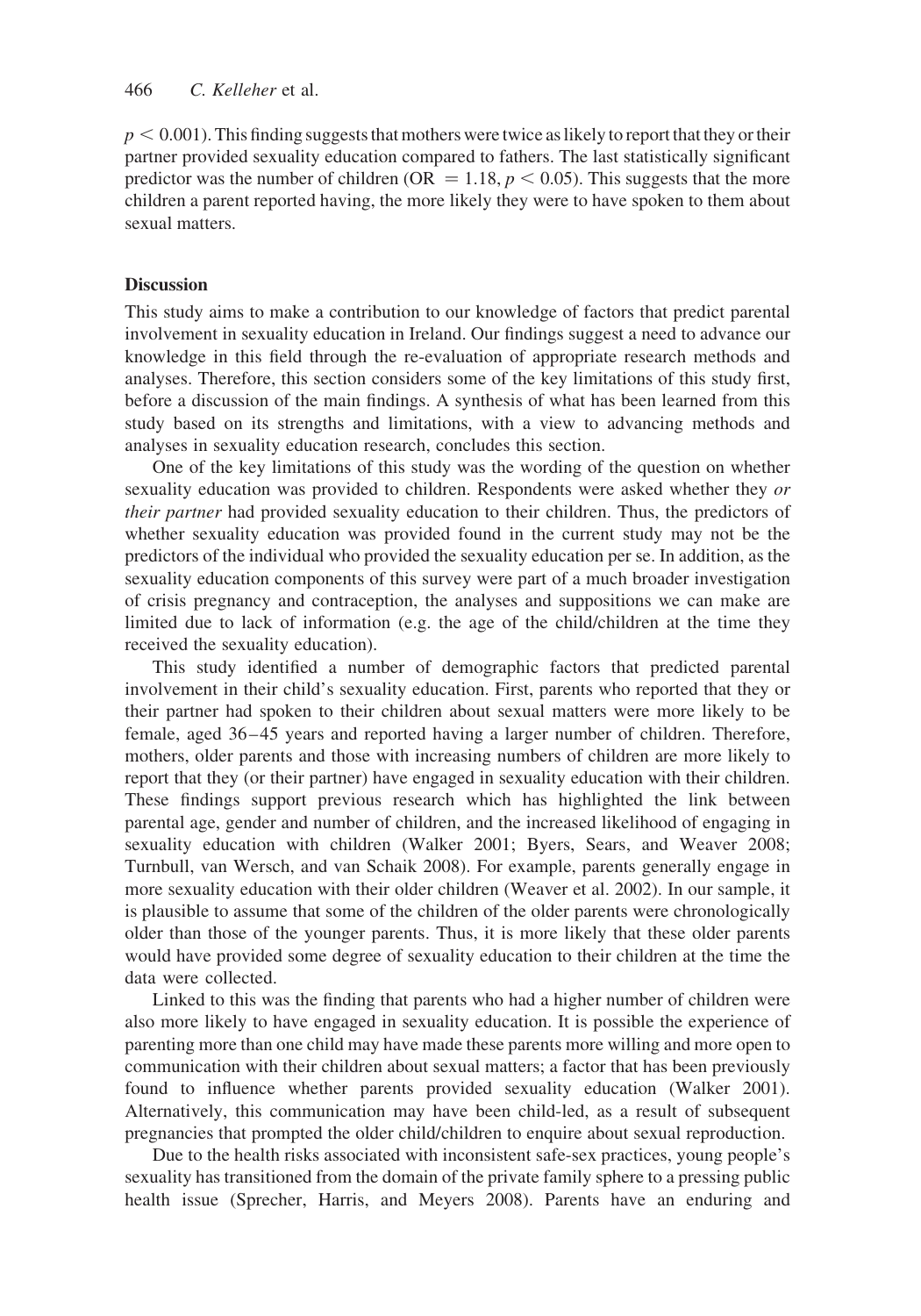empirically supported role in influencing adolescent risk-taking behaviours (Resnick et al. 1997). More recently, a review by Yu (2010) on school-based sex education and the role of social factors in influencing teenage sexual behaviour reiterated the critical role of parents in making sex education more effective. Broadly speaking, our empirical knowledge on the involvement of parents in sexuality education is predominantly based on findings from two research sources: national health or sexual health surveys that embed items related to parents, children and sexuality education (e.g., NATSAL (UK), National Centre for Social Research et al. 2005; National Survey of Family Growth (USA), Martinez, Abma, and Copen 2010); or small-scale qualitative studies that explore parents' experiences in providing sexuality education or assessing their participation in programmes/interventions designed to increase their engagement in this activity (e.g., Weaver et al. 2002; Hyde et al. 2010; Kesterton and Coleman 2010). Given parents' integral role, sexuality education research would benefit from being developed further.

The key contributions of this paper emerge from both its strengths and its limitations. One of the strengths of this study was the large, nationally representative, cross-sectional sample. This quality is important as it is reflective of the type of individuals for whom sexual health issues and sexuality education planning for the future are most relevant (McBride, Morgan, and McGee 2012b). Pioneering recruitment strategies also demonstrated the feasibility of using mobile telephones in general population health surveys, as well as contributing to the high response rate of 69% (McBride, Morgan, and McGee 2012b). This study also benefited from the application of a novel statistical technique designed to overcome the problem of selection bias in cross-sectional studies (PSA). This meant that comparisons made between parents from the treatment (those who received sex education) and control (those who did not receive sex education) groups were as similar as possible. The application of this statistical technique appears to be a worthwhile contribution to improving statistical analyses in this field.

The limitations of the questions included on sexuality education in this survey highlight the limitations of embedding these in sexual health surveys in general. Sexuality education, including the role of parents, very often competes for space in these surveys with various other pressing public health topics (e.g., contraception use and sexual health screening behaviour). Future research should consider assessing parental involvement in sexuality education in a national stand-alone survey format that could generate novel and informative data in this area. Detailed information of this nature, on a national level, would provide a comprehensive knowledge base that could inform educational curriculum planning and health services policy in the area. For example, little is known, in a comprehensive way, about who provides sexuality education at home. Furthermore, there is a lack of information on the type and range of topics discussed, the individual or familial reasons why certain topics are discussed and others are not discussed, and the manner and media in which sexuality information is provided (i.e., 'the birds and the bees talk', books, other media, etc.).

In conclusion, the reported findings identified parental age, gender and the number of children as key predictors in the likelihood of a parent, or their partner, speaking to their children about sexual matters. These findings have also highlighted the need to advance the field of sexuality education research. The effective recruitment methodology demonstrates a successful way of securing robust sample numbers on a national level for sensitive research such as this. The application of advanced statistical methods demonstrates a technique to overcome some of the limitations presented by crosssectional data. Future research should incorporate these factors into the design of a national assessment of parental involvement in sexuality education with a view to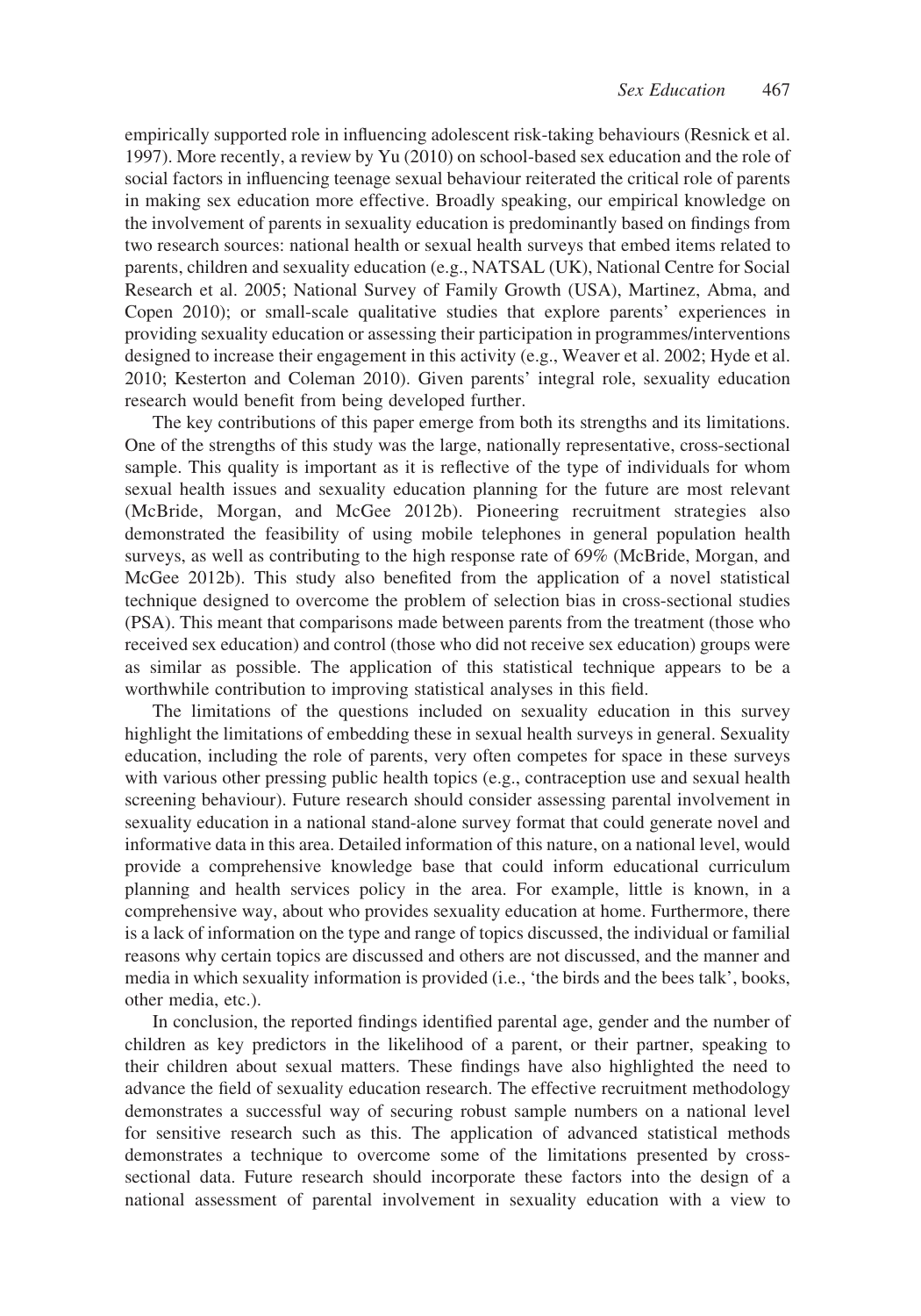elucidate a more comprehensive profile of parents and the level and nature of sexuality education they engage in.

#### Acknowledgements

We wish to thank the members of the project steering committee for their help and advice. We would also like to thank the anonymous reviewers for their comments. This work was supported by the Irish Research Council for Humanities and Social Sciences (IRCHSS) Research & Senior Research Fellowship Projects scheme which was co-funded by the HSE Crisis Pregnancy Programme (grant number 1425).

#### References

- Austin, P. C. 2008. "A Critical Appraisal of Propensity Score Matching in the Medical Literature Between 1996 and 2003." Statistics in Medicine 27 (12): 2037–2049.
- Boethel, M. 2003. Diversity: School, Family and Community Connections. Annual Synthesis 2003. Austin, TX: South-West Educational Developmental Laboratory.
- Byers, E. S., H. A. Sears, and A. D. Weaver. 2008. "Parents' Reports of Sexual Communication with Children in Kindergarten to Grade 8." Journal of Marriage and Family 70 (1): 86–96.
- Byrne, D., and E. Smyth. 2010. Behind the Scenes? A Study of Parental Involvement in Post-Primary Education. Dublin: Liffey Press/ESRI.
- D'Agostino, R. H. 1998. "Propensity Score Methods for Bias Reduction in the Comparison of a Treatment to a Nonrandomized Control Group." Statistics in Medicine 17 (19): 2265–2281.
- Fan, X., and M. Chen. 2001. "Parental Involvement and Students' Academic Achievement: A Meta-Analysis." Journal of Experimental Education 70 (1): 27–61.
- Guo, S., and M. W. Fraser. 2010. Propensity Score Analysis: Statistical Methods and Applications. Los Angeles, CA: Sage.
- Holland, J., M. Mauthner, and S. Sharpe. 1996. Family Matters: Communicating Health Messages in the Family. Family Health Research Reports. London: Health Education Authority.
- Hyde, A., M. Carney, J. Drennan, M. Butler, M. Lohan, and E. Howlett. 2010. "The Silent Treatment: Parents' Narratives of Sexuality Education with Young People." Culture, Health and Sexuality 12 (4): 359–371.
- Ingham, R. 2002. "The Role of Parents in Sex Education." Young People and Sexual Health: Report of a Deliberative Seminar. Edinburgh: Health Education Board, Scotland.
- Kesterton, D., and L. Coleman. 2010. "Speakeasy: A UK-Wide Initiative Raising Parents' Confidence and Ability to Talk About Sex and Relationships with Their Children."  $Sex$ Education 10 (4): 437–448.
- Loeber, O., S. Reuter, D. Apter, S. van der Doef, G. Lazdane, and B. Pinter. 2010. "Aspects of Sexuality Education in Europe: Definitions, Differences and Developments." The European Journal of Contraception and Reproductive Health Care 15 (3): 169–176. doi: 10.3109/13625181003797280.
- Loughran, T. A., E. P. Mulvey, C. A. Schubert, L. A. Chassin, L. Steinberg, A. R. Piquero, J. Fagan, S. Cota-Robles, E. Cauffman, and S. Losoya. 2010. "Differential Effects of Adult Court Transfer on Juvenile Offender Recidivism." Law and Human Behavior 34 (6): 476–488.
- Martinez, G., J. Abma, and C. Copen. 2010. Educating Teenagers About Sex in the United States. NCHS Data Brief, No. 44. Hyattsville, MD: National Center for Health Statistics.
- Maycock, P., K. Kitching, and M. Morgan. 2007. RSE in the Context of SPHE: An Assessment of the Challenges to Full Implementation of the Programme in Post-Primary Schools. Summary Report. Dublin: Crisis Pregnancy Agency.
- McBride, O., K. Morgan, and H. McGee. 2012a. Irish Contraception and Crisis Pregnancy Study 2010 (ICCP-2010): A Survey of the General Population. Dublin: HSE Crisis Pregnancy Programme.
- McBride, O., K. Morgan, and H. McGee. 2012b. "Recruitment Using Mobile Telephones in an Irish General Population Sexual Health Survey: Challenges and Practical Solutions." BMC Medical Research Methodology 12 (45): 1–10.